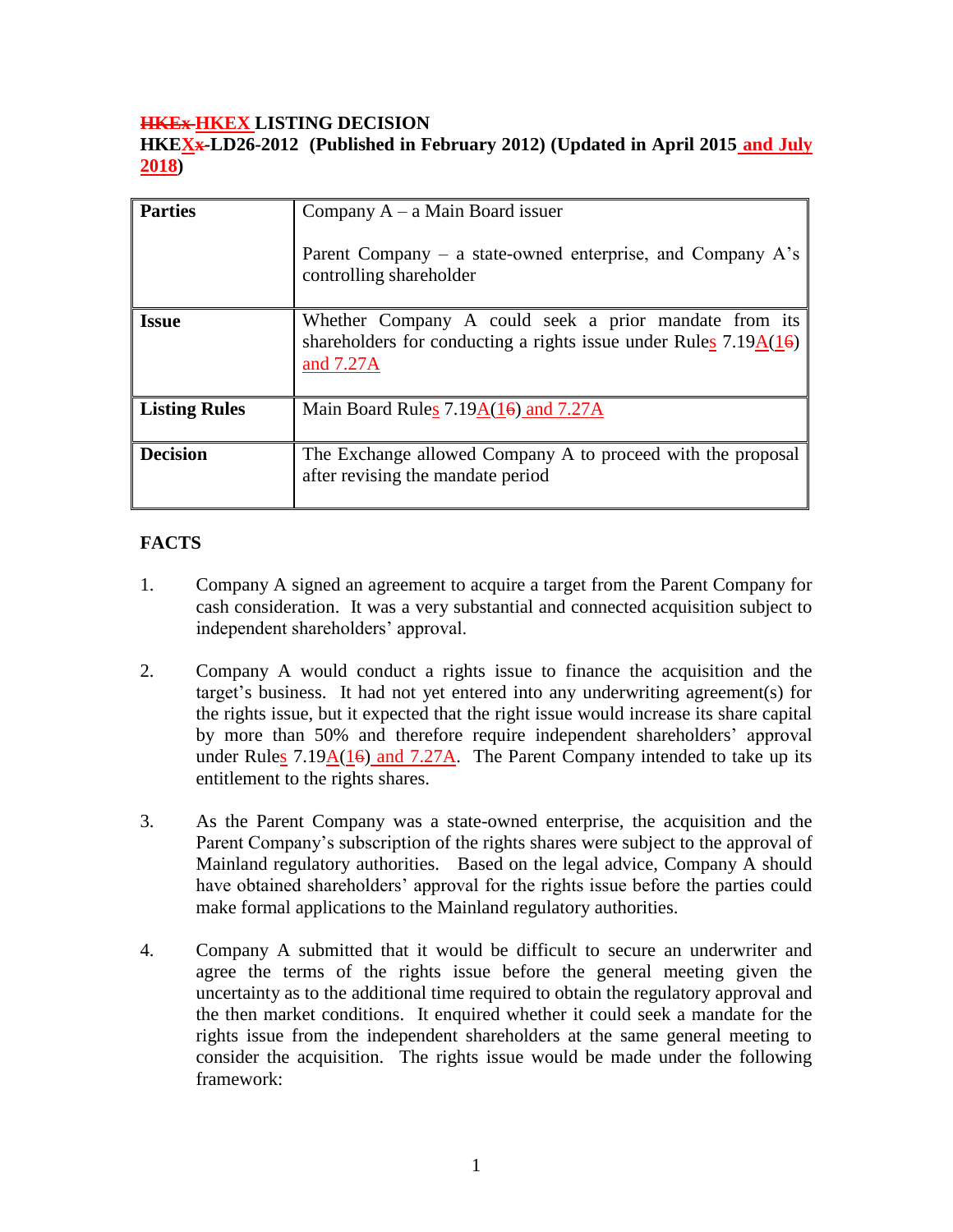- The rights issue would be fully underwritten by independent licensed firm(s).
- The number of rights shares and the issue price would be determined by the directors in consultation with the underwriter(s), taking into account the market conditions and the share trading price at the relevant time. In any event,
	- the basis of the rights issue would be up to one rights share for every existing share held; and
	- the amount to be raised would fall within a range specified in the circular.
- The net proceeds would be used to settle the cash consideration for the acquisition. Any remaining balance would be assigned to finance the target's operations.
- There would be arrangement for shareholders to apply for excess rights shares.
- 5. The mandate was intended to last 12 months from the date it was approved by the independent shareholders, which would be in line with the long-stop date of the acquisition agreement.

## **APPLICABLE LISTING RULES**

6. Rule  $7.19A(16)$  states that

"A proposed rights issue must be made conditional on minority shareholders' approval in the manner set out in rule 7.27A Iif the proposed rights issue would increase either the number of issued shares or the market capitalization of the issuer by more than 50% (on its own or when aggregated with any other rights issue or open offers announced by the issuer …):-

…"

7. Rule 7.27A states that

"Where minority shareholders' approval is required for a rights issue … under Rule 7.19A …:

 $(1)$  — the rights issue  $\ldots$  must be conditional on approval by shareholders in general meeting by a resolution on which any controlling shareholders and their associates or ... shall abstain from voting in favour....;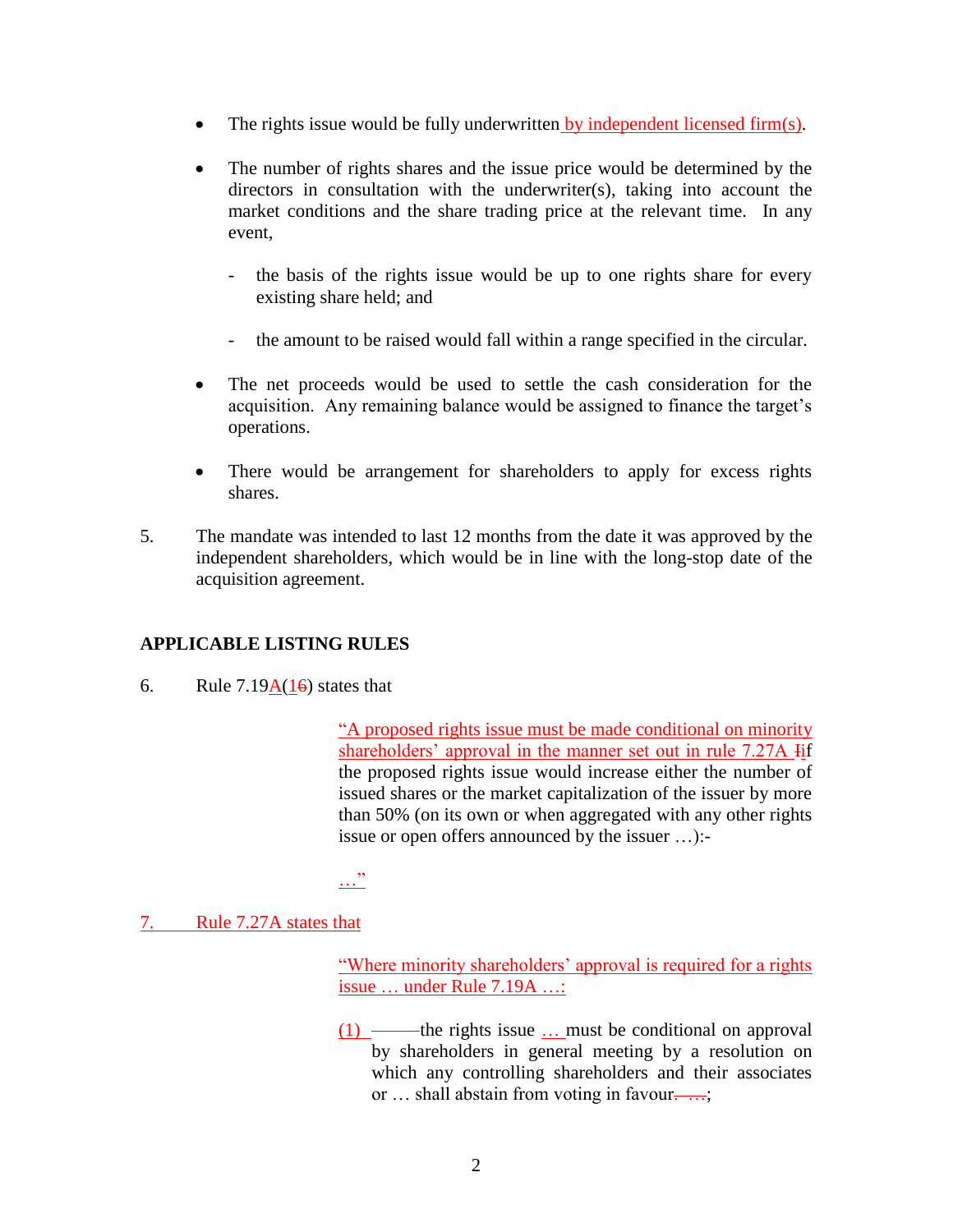$\big( a \big) (2)$  ...

(3) the issuer must set out in the circular to shareholders:

 $(b)$  the issuer shall set out in the circular to shareholders the purpose of the proposed rights issue …, together with the total funds expected to be raised and a detailed breakdown and description of the proposed use of proceeds. …; and

(a)

 $\left(\mathrm{e}\right)$ 

(b)

#### **ANALYSIS**

- 7.8. The purpose of Rule 7.19 $A(16)$  is to protect minority shareholders' interests when the potential dilution effect of a proposed rights issue (individually or together with any similar fund raising exercise(s) made in the previous 12 months) is material. In seeking the shareholders' approval, the issuer must provide sufficient information to enable shareholders to make an informed assessment of the rights issue, which normally include the number of rights shares and the issue price, and the principal terms of the underwriting agreement.
- 8.9. In this case, when considering whether to accept a prior mandate in lieu of a shareholders' approval on the terms of the rights issue, the Exchange noted that the rights issue was made with a specific purpose, i.e. to finance the acquisition and the target's business. Company A had taken reasonable steps to provide sufficient information about the rights issue to the independent shareholders to decide how to vote, including the purpose of the rights issue, its maximum dilution effect on shareholding, the amount to be raised, and details of the intended use of proceeds. The circular would also contain an independent financial adviser's opinion on the proposed right issue and its recommendation to the independent shareholders on how to vote.
- 9.10. However, the Exchange considered the proposed mandate period of 12 months was too long and unjustified. If the rights issue did not materialize within a reasonable period, independent shareholders should be given the opportunity to reconsider the proposal taking into account the company's circumstances and the market conditions at that time.